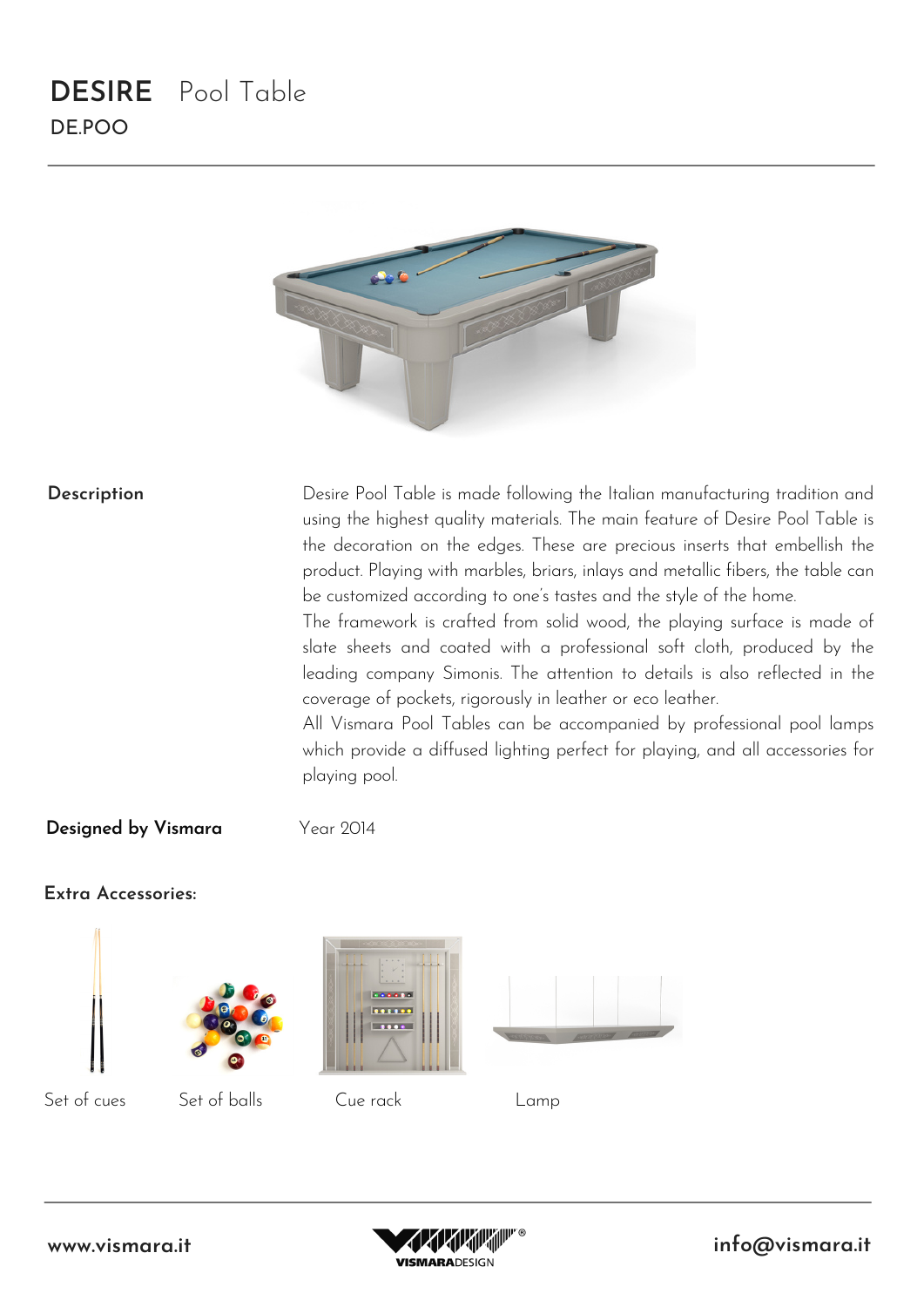# **DESIRE** Pool Table DE.POO